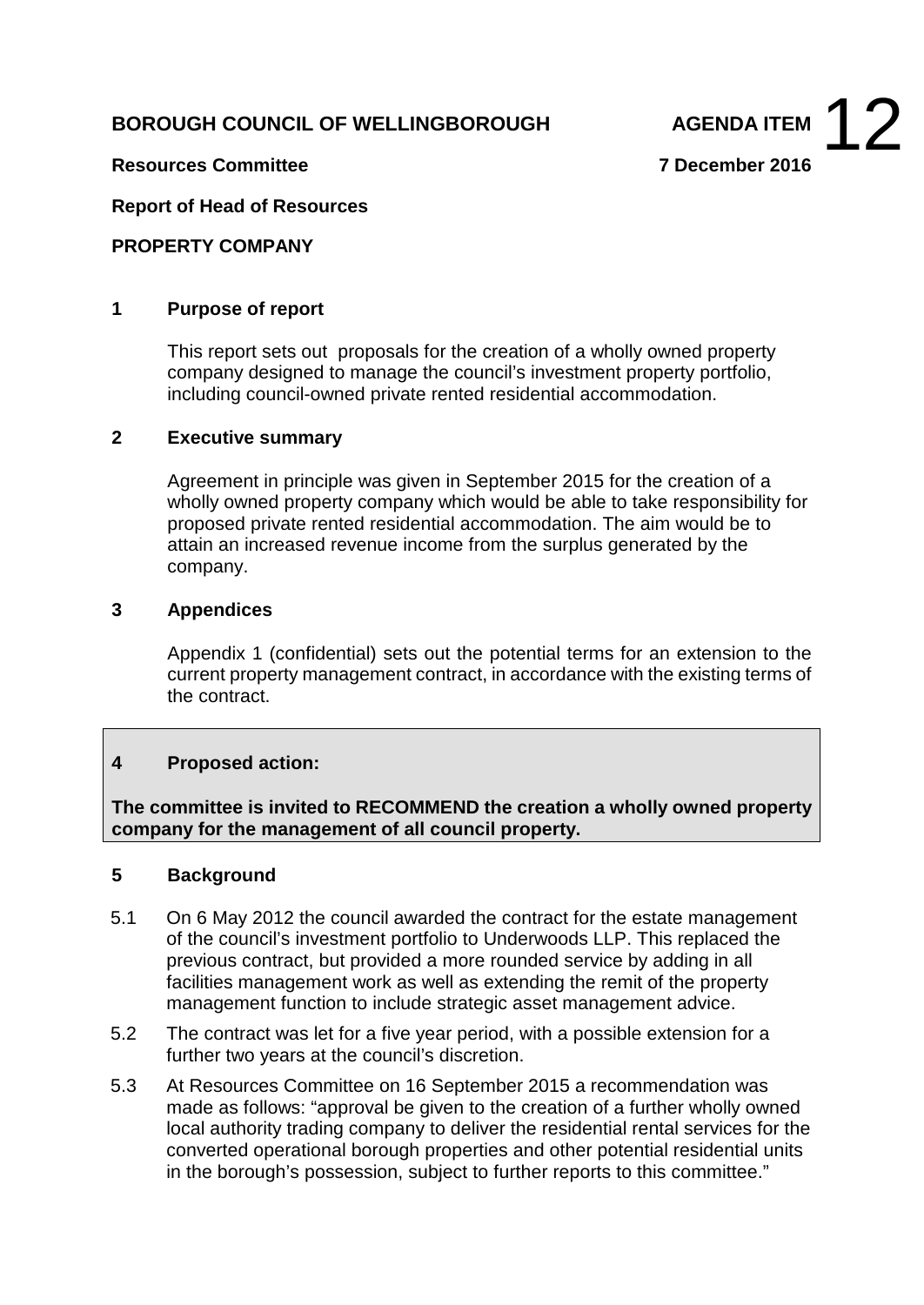5.4 As part of the plan to deliver the council's stated intention to derive maximum financial benefit from its property investments, CIPFA have been contracted to carry out a property asset management review. This will advise members on the non-operational property owned by the council, and recommend an approach to its retention or disposal. A report will be submitted to a future meeting on this.

# **6 Discussion**

- 6.1 The existing contract for the management of investment property will expire in six months, so its extension will be dependent on whether the council is in a position to put alternative arrangements in place before then.
- 6.2 Whilst an extension could be put in place as part of the contract arrangements this is an opportune time to consider the creation of a property company to manage both the new private rented property schemes and all other existing council property.
- 6.3 The council's project to convert Croyland Hall and Abbey into 14 flats is likely to start shortly, now that planning permission and costings are in place. At the same time negotiations with Wellingborough Homes on three sites (Penrith Drive, Fulmar Lane and Milner Road), are nearing completion on the "homes for land" scheme. Final costings and valuations have not yet been received, but it is likely to deliver in the region of 16 houses which the council will treat as part of its private rented residential portfolio.
- 6.4 In order to benefit from the private rented market the council will need a company in place to manage the property and benefit from the revenue income.
- 6.5 As the ending of the property management contract has coincided with the need to put in place a new company it is therefore recommended that the opportunity be taken to transfer across all of the council's property management to one wholly owned company.
- 6.6 In order to facilitate this in such a short space of time the following points have been identified:
	- (a) A company can be created very quickly, but setting it up to be fully functioning will take some time. It is estimated that within one to two years the company will have developed to the point where it can take full control of the council's property.
	- (b) The company will need to be managed and staffed. The existing Principal Property and Facilities Manager could be transferred to a senior position within the company . In addition, as a minimum, managers will be required for each of the investment and operational property portfolios, together with a technician/administrator. The company will be in a position to charge the council for undertaking the management of its property.
	- (c) The company will also need staff to work on the council's capital projects. This can be funded from each identified project.
	- (d) Practical infrastructure arrangements will need to be put in place, such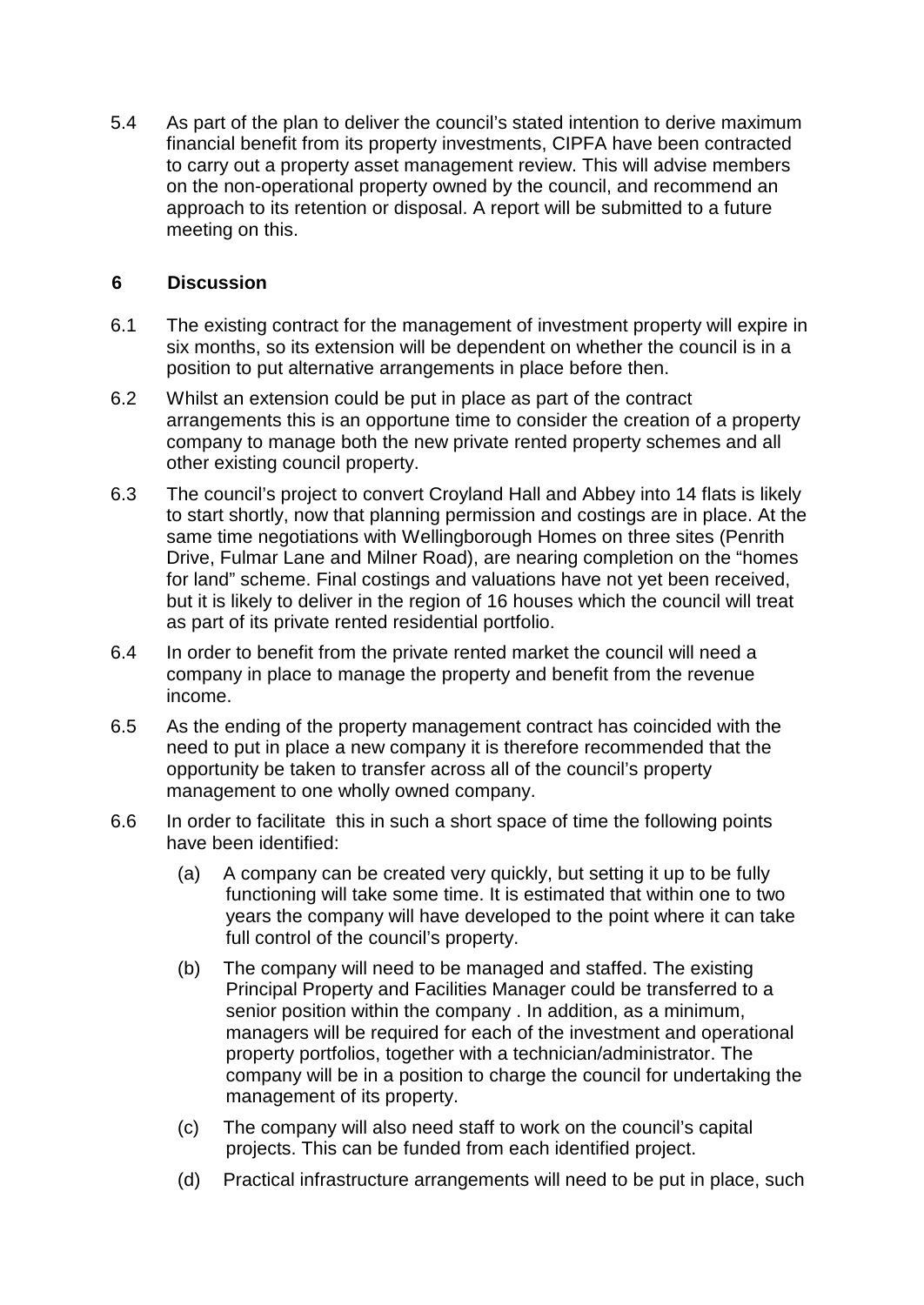as finance, payroll, IT and legal services. Until separate arrangements can be put in place council services can continue to support the company and charge for their time. Of these, finance is of particular importance to ensure that service charge regimes and income are all correctly identified and managed.

- (e) It is not feasible or necessary for the company to employ specialists in all aspects of property management (such as valuers, agents, building surveyors etc) so these will need to be contracted. There will not be time to identify all the requirements and let new contracts before May. Underwoods have been notified that their contract may not be extended in May if the council decides to set up a property company. As a result they have put forward a proposal which could vary the current contract to reduce costs for a further two years – if agreed by both sides - and which could facilitate a staged handover from the existing contract to the new arrangement. This is a matter which is commercial in confidence and set out in the exempt appendix. The contract variation will be undertaken by officers in line with the contract procedure rules set out in the constitution.
- (f) Wellingborough Norse provides all the repairs and maintenance/ facilities management for the council's operational properties. In order to facilitate the creation of the company this can continue and be reviewed before the contract with the Wellingborough Norse joint venture is coming to an end in 2022.
- (g) Planned preventative maintenance is in place for both operational and investment properties, and the company will need to bid for capital to cover the programme as well as implement it. The council's asset strategy will need to be considered in the round at this stage so that capital spend is not invested in any properties earmarked for disposal or redevelopment.
- (h) A board will be required, so it is proposed that this would work on a similar basis to the board for Wellingborough Bereavement Services Ltd. It is proposed that the Principal Property and Facilities manager and the Head of Resources are directors from the officer side, together with two councillors appointed as further directors.
- (i) Whilst the company would be wholly owned by the council and at arms length, the council would be responsible for strategy and policy in relation to the property managed on its behalf.

# **7 Legal powers**

7.1 **Section 3 of the Local Government Act 1999, as amended by s137 of the Local Government and Public Involvement in Health Act 2007** puts the Council under a general duty of best value to "make arrangements to secure continuous improvement in the way in which its functions are exercised, having regard to a combination of economy, efficiency and effectiveness."

# **8 Financial and value for money implications**